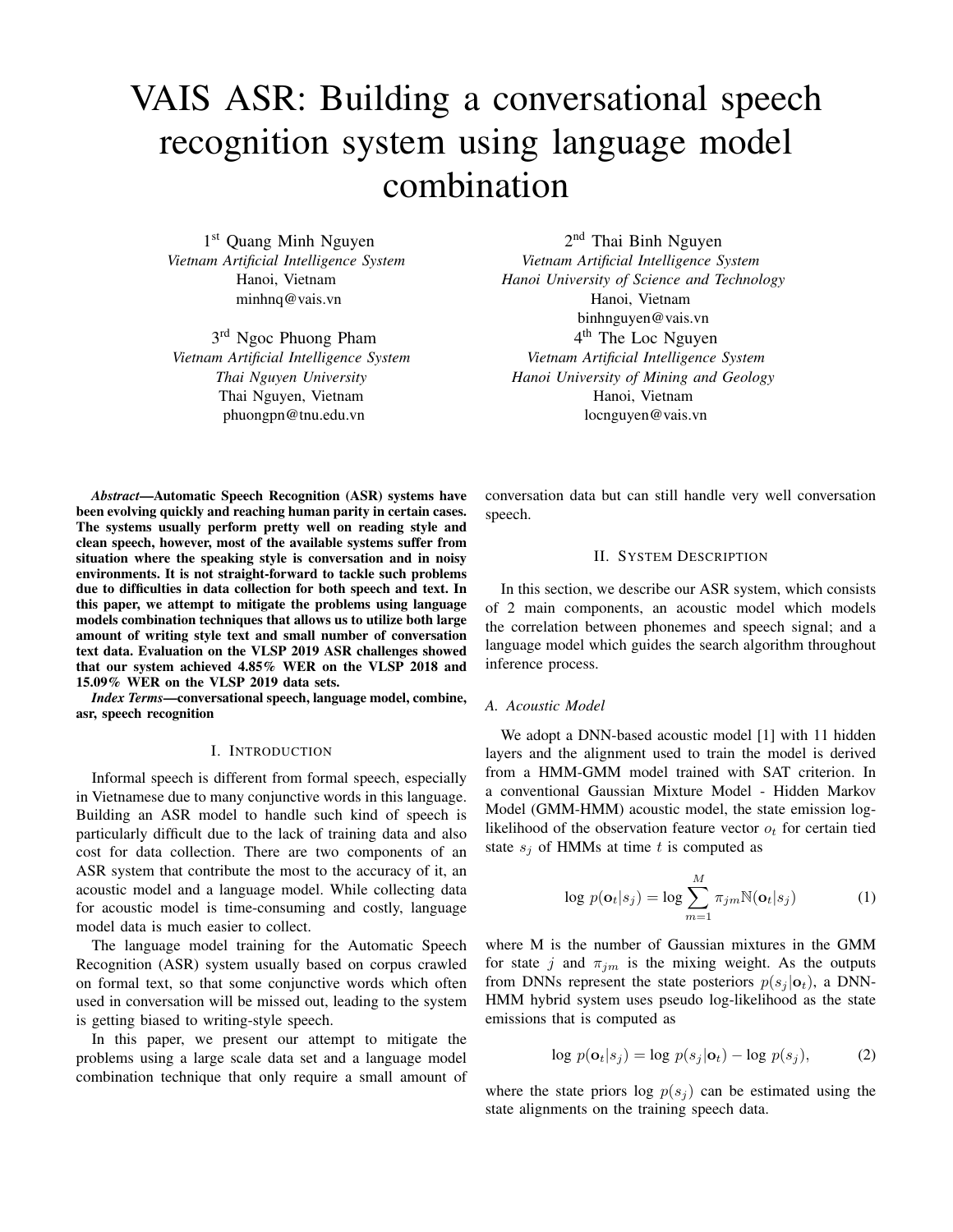# **B.** Language Model

Our language model training pipeline is described in Figure 1. First, we collect and clean large amount of text data from various sources including news, manual labeled conversation video. Then, the collected data is categorized into domains. This is an important step as the ASR performance is highly depends on the speech domain. After that, the text is fed into a data cleaning pipeline to clean bad tone marks, normalizing numbers and dates.

For each domain text data, we train an n-gram language model [2] that is optimized for that domain. As the results, we have more than 10 language models. These language models are combined based on perplexity calculated on a small text of a domain that we want to optimize for.

In our system, the language model is used in 2 passdecoding. In the first pass, the language model is combined with acoustic and lexicon model to form a full decoding graph. In this stage, the language model is typically small in size by utilizing pruning method. In the second stage, we use a unpruned language model to rescore decoded lattices.

#### **III. CORPUS DESCRIPTION**

## A. Speech data

Our speech corpus consists of approximately 3000 hours of speech data including various domains and speaking styles. The data is augmented with noise and room impulse respond to increase the quantity and prevent over-fitting.

### B. Text data

To train n-gram language models that are robust to various domains and, we collect corpus from many resources, mainly is come from newspaper site (like dantri, vnexpress,..), law document and some crawled repository<sup>1</sup>. In total, more than 50GB of text split to separate subjects was used to train n-gram language models. Table I shows the statistic of the collected data.

**TARLE I** LANGUAGE MODEL DATASET

| Domain                       | Vocab size       |
|------------------------------|------------------|
| Cong nghe                    | 269k             |
| Doi song                     | 285k             |
| Giai tri                     | 305k             |
| Giao duc                     | 135k             |
| Khoa hoc                     | 167k             |
| $\overline{\text{K}}$ inh te | 291k             |
| Phap luat                    | 446k             |
| Tin tuc                      | 1.247k           |
| Nha dat                      | 24.97            |
| The gioi                     | 126k             |
| The thao                     | 216 <sub>k</sub> |
| Van hoa                      | 300k             |
| Xa hoi                       | 203k             |
| Xe co                        | 92k              |

<sup>1</sup>The text corpus is made available here https://github.com/binhvq/newscorpus

## **IV. EXPERIMENTS**

There are two different testing sets from VLSP 2018 and VLSP 2019. In general, the data of this year is more complex than the last year one, so there is a big gap in results between two of them. The experiments are conducted using the Kaldi speech recognition toolkit [3].

#### A. Evaluation data

- *Testing data VLSP 2018*: This dataset contains relatively 5 hours of short audio voices with 796 samples.
- Testing data VLSP 2019: The testing set in 2019 is quite harder compare with the set in 2018. There are more than 17 hours with 16,214 short audio samples. The set is difficult because audio contains more noise and having more informal speaking style.

## B. Single system evaluation

Table II shows the results on the VLSP 2019 test set with two language models. Various language model weights were also used to find the optimal value for the test set. As we can see, the conversation language model with the weight of 8 yielded the best single system of 15.47% WER.

**TABLE II** EVALUATION OF THE SYSTEM WITH DIFFERENT LANGUAGE MODELS

| LMWT. | General LM | Conversation LM |
|-------|------------|-----------------|
|       | 18.85      | 15.67           |
|       | 20.05      | 15.47           |
|       | 22.11      | 15.78           |
|       | 24.97      | 16.72           |

#### C. System combination

To further improve the performance, we adopt system combination on the decoding lattice level. By combining systems, we can take advantage of the strength of each model that is optimized for different domains. The results for 2 test sets is showed on Table III and IV.

As we can see, for both test sets, system combination significantly reduce the WER. The best result for vlsp2018 of 4.85% WER is obtained by the combination weights 0.6:0.4 where 0.6 is given to the general language model and 0.4 is given to the conversation one. On the vlsp2019 set, the ratio is change slightly by  $0.7:0.3$  to deliver the best result of  $15.09\%$ .

#### V. CONCLUSION

In this paper, we presented our ASR system participated in VLSP 2019 challenge that incorporates a language model combination technique to handle conversation speech with small amount of text data required. The method demonstrated that it can help to reduce WER by 3% on the VLSP 2019 challenge.